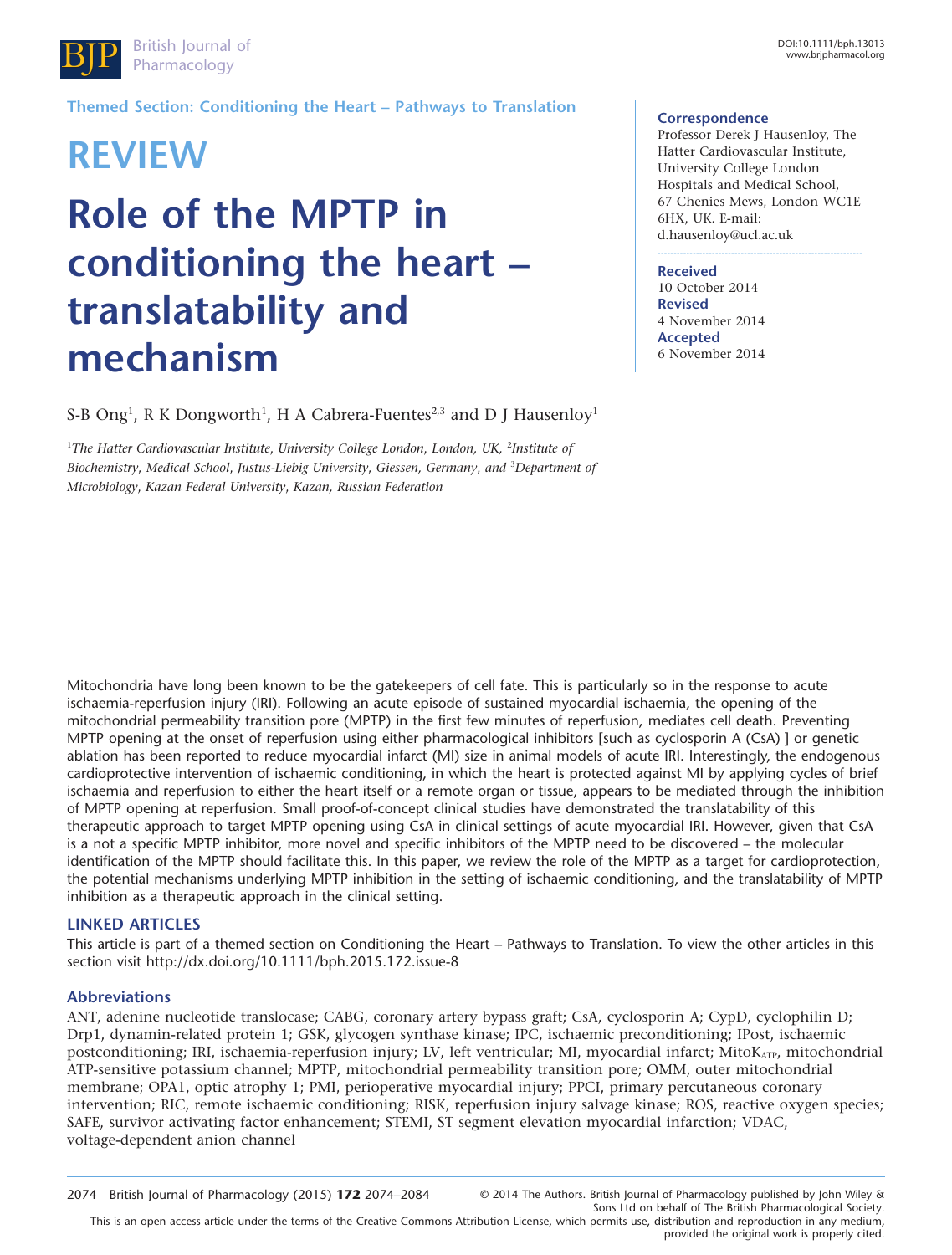

# **Tables of Links**

| <b>TARGETS</b>                                                                                                                                                                                                                                 |                                                                                                                                                                                                                                                                                    | <b>LIGANDS</b>                                                        |
|------------------------------------------------------------------------------------------------------------------------------------------------------------------------------------------------------------------------------------------------|------------------------------------------------------------------------------------------------------------------------------------------------------------------------------------------------------------------------------------------------------------------------------------|-----------------------------------------------------------------------|
| Enzymes <sup>a</sup><br>Akt (PKB)<br>ALDH2, aldehyde dehydrogenase 2<br><b>ERK1/2</b><br>$F_1F_0$ ATP synthase, c-subunit<br>GSK, glycogen synthase kinase- $3\beta$<br>HKII, hexokinase II<br><b>PKA</b><br>$PKC - \varepsilon$<br><b>PKG</b> | lon channels $b$<br>MitoKATP, mitochondrial $K_{ATP}$ channel, $K_{ir}6.2$<br>VDAC, voltage-dependent anion channel<br><b>Transporters</b> <sup>c</sup><br>ANT, adenine nucleotide translocase<br>Mitochondrial phosphate carrier, SLC25A3<br>Sodium -hydrogen ion exchanger, SLC9 | CsA, cyclosporin A<br>Diazoxide<br>Hydrogen peroxide<br>TNF- $\alpha$ |

These Tables list key protein targets and ligands in this article which are hyperlinked to corresponding entries in [http://](http://www.guidetopharmacology.org/) [www.guidetopharmacology.org,](http://www.guidetopharmacology.org/) the common portal for data from the IUPHAR/BPS Guide to PHARMACOLOGY (Pawson *et al*., 2014) and are permanently archived in the Concise Guide to PHARMACOLOGY 2013/14 (<sup>a,b,c</sup>Alexander *et al.*, 2013a,b,c).

## **Introduction**

The mitochondria are crucial determinants of cardiomyocyte fate following an episode of acute myocardial ischaemiareperfusion injury (IRI). In particular, reperfusing acutely ischaemic myocardium induces the opening of the mitochondrial permeability transition pore (MPTP), an event that mediates cardiomyocyte death by uncoupling oxidative phosphorylation and causing mitochondrial swelling. Preclinical animal studies (Hausenloy *et al*., 2002; 2003) and initial proof-of-concept clinical trials (Piot *et al*., 2008; Chiari *et al*., 2014; Hausenloy *et al*., 2014) have demonstrated that the pharmacological inhibition of MPTP opening at the onset of reperfusion can attenuate cardiomyocyte death and reduce myocardial infarct (MI) size. The endogenous cardioprotective phenomenon of ischaemic conditioning, in which the heart is protected against MI by subjecting it to brief cycles of ischaemia and reperfusion, mediates its cardioprotective effect by recruiting many signalling pathways and preventing MPTP opening (Hausenloy *et al*., 2002; 2009a). In this paper, we review the role of the MPTP as a target for ischaemic conditioning, the potential mechanisms mediating MPTP inhibition in the setting of ischaemic conditioning and the translatability of MPTP inhibition as a therapeutic approach in the clinical setting.

## **MPTP as a target for cardioprotection**

The concept of a mitochondrial inner membrane pore opening to induce a transition in mitochondrial permeability was first proposed and characterized in seminal studies by Haworth and Hunter in the late 1970s (Haworth and Hunter, 1979; Hunter and Haworth, 1979a,b). Despite intensive investigation, the molecular identity of the MPTP is still undefined, with transgenic animal studies excluding several putative components including the adenine nucleotide translocase (ANT) (Kokoszka *et al*., 2004), the voltage-dependent anion channel (VDAC) (Baines *et al*., 2007), and more recently the mitochondrial phosphate carrier (SLC25A3; Kwong *et al*., 2014a,b). Conversely, mitochondrial cyclophilin D (CypD) has been implicated as an important regulatory component of the MPTP (Baines *et al*., 2005; Basso *et al*., 2005), and most recently, the *c*-subunit of the ATP synthase has been proposed to form the pore component of the MPTP in the inner mitochondrial membrane (Bonora *et al*., 2013; Giorgio *et al*., 2013; Alavian *et al*., 2014).

Pioneering studies by Crompton's group in the late 1980s were the first to implicate the MPTP as a critical determinant of cardiomyocyte death in the setting of acute IRI showing that ATP depletion, mitochondrial calcium overload, oxidative stress and phosphate levels were key inducers of MPTP opening, which could be inhibited by cyclosporin A (CsA; Crompton *et al*., 1987; 1988). Griffiths and Halestrap (1995) then made the crucial discovery that the MPTP remained closed during the index ischaemic period, and only opened in the first 2–3 min of reperfusion. We later confirmed that MPTP opening occurred primarily at the onset of reperfusion by showing that administering CsA solely at the onset of myocardial reperfusion limited MI size (Hausenloy *et al*., 2002). Crucially, we found that the cardioprotective effects of MPTP inhibition were completely lost if the MPTP inhibitor was administered after the first 15 min of myocardial reperfusion had elapsed (Hausenloy *et al*., 2003), emphasizing the importance of intervening in the first few minutes to prevent MPTP opening. This has defined a critical time window for employing MPTP inhibition and targeting myocardial reperfusion injury as a cardioprotective strategy, such that a therapeutic strategy designed to target reperfusion injury has to be administered prior to or at the immediate onset of reperfusion – this critical timing of the therapeutic intervention has had important implications in the translation of cardioprotection into the clinical setting (Hausenloy *et al*., 2011; 2013; Ovize *et al*., 2010).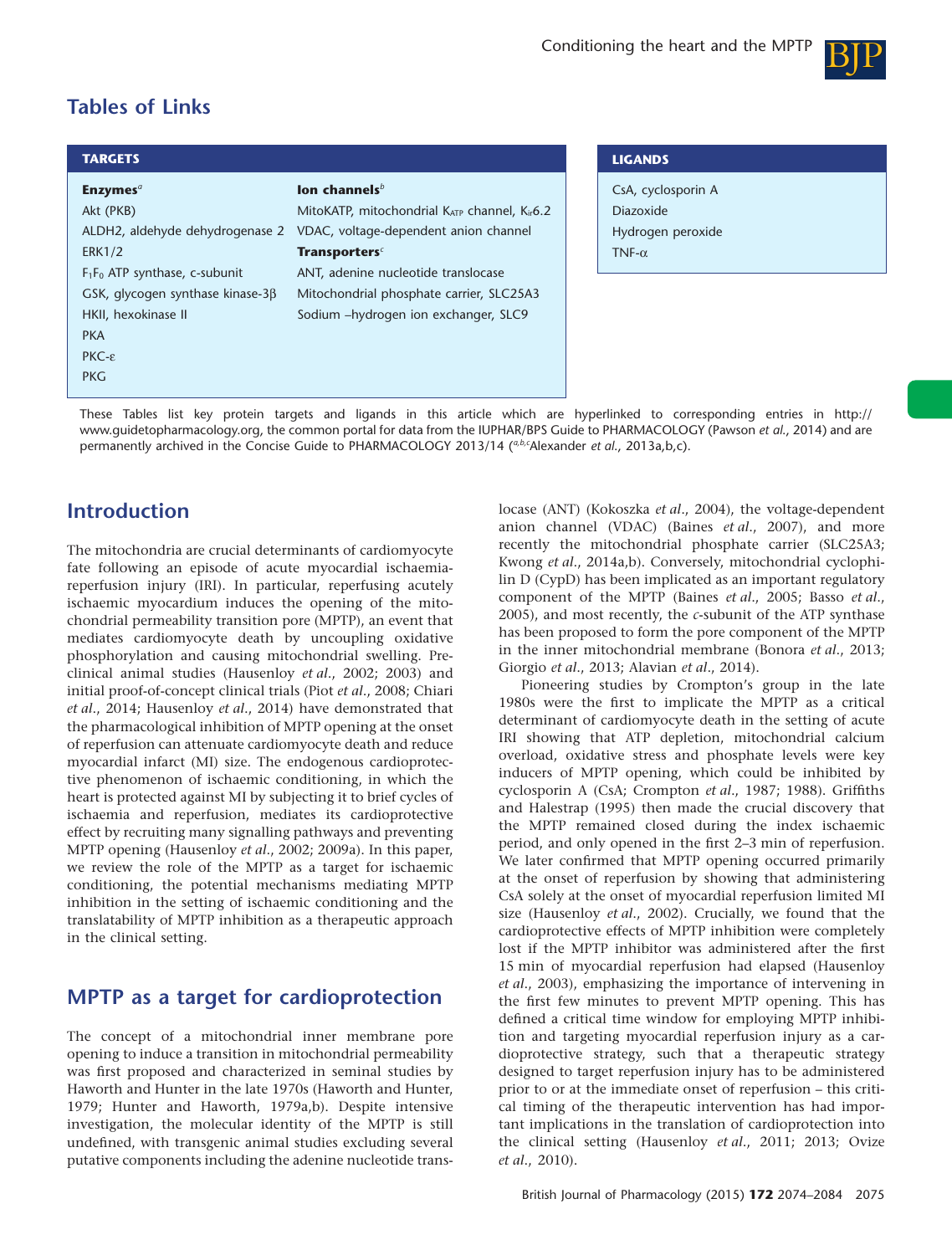

# **MPTP as target for ischaemic conditioning**

Inhibition of MPTP opening at the onset of reperfusion has been shown to underlie the cardioprotection elicited by the endogenous phenomenon of 'ischaemic conditioning', a term encompassing the various approaches to myocardial 'conditioning' where the heart is rendered resistant to acute IRI by subjecting it to one or more cycles of brief ischaemia and reperfusion (Murry *et al*., 1986; Hausenloy, 2013). Experimental studies have demonstrated that MPTP opening is inhibited at the onset of reperfusion in hearts subjected to either ischaemic preconditioning (IPC, in which the heart is subjected to one of more brief cycles of ischaemia and reperfusion prior to the index ischaemia) (Murry *et al*., 1986; Hausenloy *et al*., 2002; 2004; Javadov *et al*., 2003) or ischaemic postconditioning (IPost, in which myocardial reperfusion following the index ischaemic event is interrupted by several short-lived episodes of myocardial ischaemia) (Zhao *et al*., 2003; Argaud *et al*., 2005). Whether MPTP inhibition underlies the cardioprotection elicited by remote ischaemic conditioning (RIC) (Przyklenk *et al*., 1993; Hausenloy and Yellon, 2008), whereby the cardioprotective stimulus is applied to an organ or tissue away from the heart is not known.

#### *MPTP as a target for IPC*

In 2001, Xu *et al*. (2001) first proposed that the MPTP may be a potential target of calcium-induced preconditioning in isolated cardiomyocytes, although no direct experimental evidence of MPTP inhibition was provided. We then demonstrated that the preconditioning mimetic, diazoxide, a purported opener of the mitochondrial ATP-sensitive potassium channel (MitoK<sub>ATP</sub>) channel, inhibits calcium-induced MPTP opening in adult rat cardiac mitochondria (Hausenloy *et al*., 2002). Subsequent studies have confirmed MPTP inhibition at the time of reperfusion in several different settings of preconditioning (Javadov *et al*., 2003; Argaud *et al*., 2004; Hausenloy *et al*., 2004; Juhaszova *et al*., 2004).

#### *MPTP as a target for IPost*

Experimental studies have also linked IPost cardioprotection to the inhibition of MPTP opening at the onset of reperfusion. In 2005, Ovize's research group (Argaud *et al*., 2005) were the first to demonstrate calcium-induced MPTP inhibition in mitochondria isolated from IPost-treated rabbit hearts (Bopassa *et al*., 2006; Fang *et al*., 2008). Importantly, our research group (Lim *et al*., 2007) have found that mice deficient in mitochondrial CypD were resistant to the infarctlimiting effects of IPost confirming the importance of CypD in MPTP.

### *MPTP as a target for RIC*

The mechanism through which the cardioprotective signal applied to an organ or tissue remote from the heart activates pro-survival signalling pathways in the heart is not clear. Wang *et al*. (2008) have shown that RIC *in vivo* using limb preconditioning generated a dialysate, which protected naïve perfused rabbit hearts against the myocardial IRI in terms of preserved outer mitochondrial membrane (OMM) integrity

and maintained mitochondrial function. However, no studies have investigated directly whether the MPTP is a target for cardioprotection in the setting of RIC.

# **How does ischaemic conditioning inhibit MPTP opening**

The actual mechanism through which the cardioprotective signal elicited by ischaemic conditioning mediates its inhibitory effect on MPTP opening at the time of myocardial reperfusion is not clear. A number of potential mechanisms have been proposed, and these can be broadly divided into two different categories (which may not be mutually exclusive) (as summarised in Figure 1):

- (1) Passive pathway ischaemic conditioning modulates factors such as cellular energy status, mitochondrial calcium and phosphate accumulation, oxidative stress, and intracellular pH changes, which are known to affect MPTP opening susceptibility (Griffiths and Halestrap, 1995; Hausenloy and Yellon, 2003; Halestrap and Richardson, 2014);
- (2) Active pathway ischaemic conditioning activates a signalling pathway, which then modifies MPTP opening susceptibility by either interacting with putative components of the MPTP, or by modulating the same factors alluded to in the 'passive pathway'.

### *Passive pathway of MPTP inhibition in ischaemic conditioning*

*Preserving mitochondrial energy during acute IRI.* The cellular de-energization and depletion of ATP induced by acute prolonged myocardial ischaemia contributes to the opening of the MPTP at the time of reperfusion. Murry *et al*. (1986) first proposed in their seminal IPC study that the preservation of myocardial ATP levels during ischaemia was critical to IPC cardioprotection. This mechanism was confirmed in several experimental studies, although linking this effect to MPTP inhibition has not been shown (Murry *et al*., 1990; Kobara *et al*., 1996; Fryer *et al*., 2000; Laclau *et al*., 2001).

*Attenuating mitochondrial calcium overload during acute IRI.* Intracellular acidosis during acute myocardial ischaemia results in intracellular calcium overload and subsequent mitochondrial calcium accumulation, which is exacerbated at the time of reperfusion and results in MPTP opening (Ruiz-Meana *et al*., 2006). It has been suggested that by opening the ATP-dependent mitochondrial potassium channel (MitoKATP), IPC may reduce mitochondrial calcium overload during ischaemia and inhibit MPTP opening at reperfusion (Murata *et al*., 2001), although this mechanism has been questioned (Ardehali and O'Rourke, 2005; Hanley and Daut, 2005). Recent experimental studies have suggested that oxidative stress and the restoration of physiological pH may be more important inducers of MPTP opening at the onset of reperfusion than mitochondrial calcium overload (Kim *et al*., 2006; Ruiz-Meana *et al*., 2006). Furthermore, genetic ablation of the recently discovered mitochondrial calcium uniporter was found to reduce the sensitivity to calcium-induced MPTP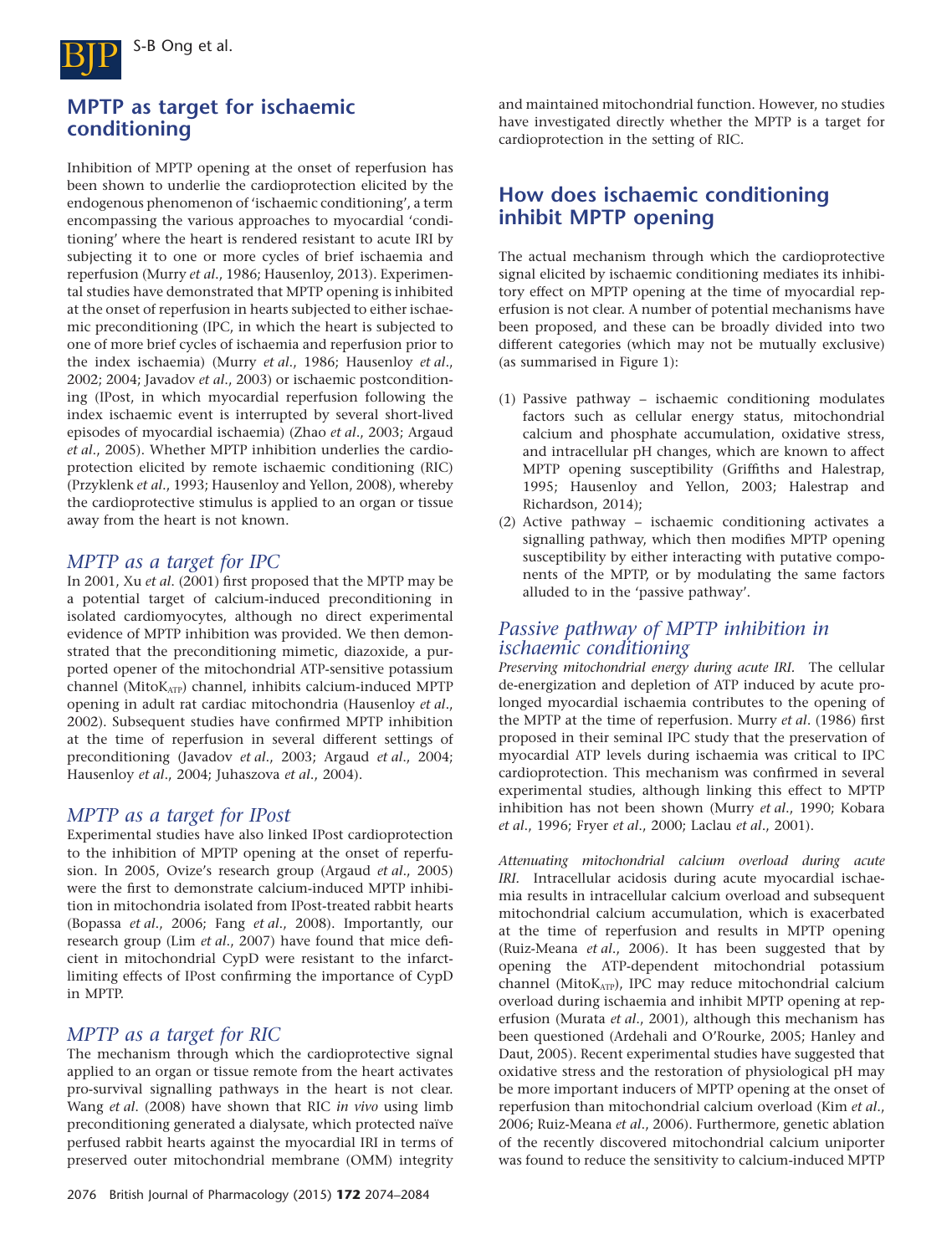



#### **Figure 1**

Reperfusion signalling pathways underlying ischaemic conditioning. The diagram provides a simplified scheme of some of the potential reperfusion signalling pathways linking ischaemic conditioning to the MPTP. These can be categorized into: (i) 'Active MPTP inhibition' (light blue shaded box): this includes those mechanistic pathways in which a signal transduction pathway has been implicated. This begins at the cardiomyocyte plasma membrane with the activation of the G-protein coupled or cytokine receptor by autocoids such as adenosine, bradykinin or opioids, which result in the recruitment of complex signal transduction pathways many of which terminate on the mitochondria, and involve in some cases the translocation of protein kinases to the mitochondria. For the sake of clarity only the components of the RISK (PI3K-Akt and MEK1/2-Erk1/2), SAFE (JAK-STAT) and the PKG pathways are shown on this diagram. These reperfusion salvage pathways have been shown to activate downstream mediators such as eNOS, GSK-3β, HKII, PKC-ε, the mitochondrial ATP-dependent potassium channel (K<sub>ATP</sub>), which then mediate the inhibitory effect on MPTP opening. (ii) 'Passive MPTP inhibition' (purple shaded box): this includes mechanisms that result in MPTP inhibition as an indirect effect of ischaemic conditioning on factors that are known to induce MPTP opening at the time of myocardial reperfusion such as attenuating detrimental ROS production, preserving ATP levels, delaying pH correction at reperfusion, and reducing mitochondrial calcium and phosphate overload. Clearly, these two categories are not mutually exclusive and there may overlap, for example, both PKG and PI3K-Akt have been reported to influence intracellular calcium regulation by promoting the uptake of calcium via SERCA into the sarcoplasmic reticulum [modified from Hausenloy *et al*., 2009b).

opening, but did not have any effect on the susceptibility of the heart to acute IRI, again questioning the role of mitochondrial calcium overload as a trigger of MPTP opening at the time of reperfusion (Pan *et al*., 2013).

*Attenuating oxidative stress production during acute IRI.* Oxidative stress generated during acute myocardial ischaemia may prime the MPTP to open at the time of reperfusion (Robin *et al*., 2007), and the production of oxidative stress from the re-energized electron transport chain in the first few minutes of reperfusion is a major factor for inducing MPTP opening. Experimental studies have shown that both IPC and IPost attenuate the production of oxidative stress at the time of reperfusion (Crestanello *et al*., 1996; Zhao *et al*., 2003; Sun *et al*., 2005; Clarke *et al*., 2008), although this effect has not yet been linked to MPTP inhibition. The actual mechanism through which IPC and IPost actually attenuate oxidative stress at the time of reperfusion is not clear. Halestrap's group (Pasdois *et al*., 2011) has postulated that IPC preserves the integrity of the OMM, thereby preventing loss of cytochrome

*c* into the cytosol, thereby attenuating the production of oxidative stress and MPTP opening at reperfusion (Pasdois *et al*., 2011). More recently, Murphy's group (Chouchani *et al*., 2014) has shown that ischaemia results in the myocardial accumulation of the mitochondrial complex II substrate, succinate, which at the onset of reperfusion then provides a substrate load to complex II, which via reverse electron transport feeding to complex I, generates the oxidative stress observed in the first few minutes of reperfusion. Whether IPC confers its cardioprotective effect by attenuating the ischaemia-induced accumulation of succinate, and IPost does so by antagonizing the production of oxidative stress from complex I at the onset of reperfusion, remains to be investigated.

*Delaying intracellular pH correction at reperfusion.* During the index ischaemia, the intracellular acidosis keeps the MPTP closed, and it is only in the first few minutes of reperfusion with the rapid restoration of intracellular pH that permits the MPTP to open at the onset of reperfusion (Yellon and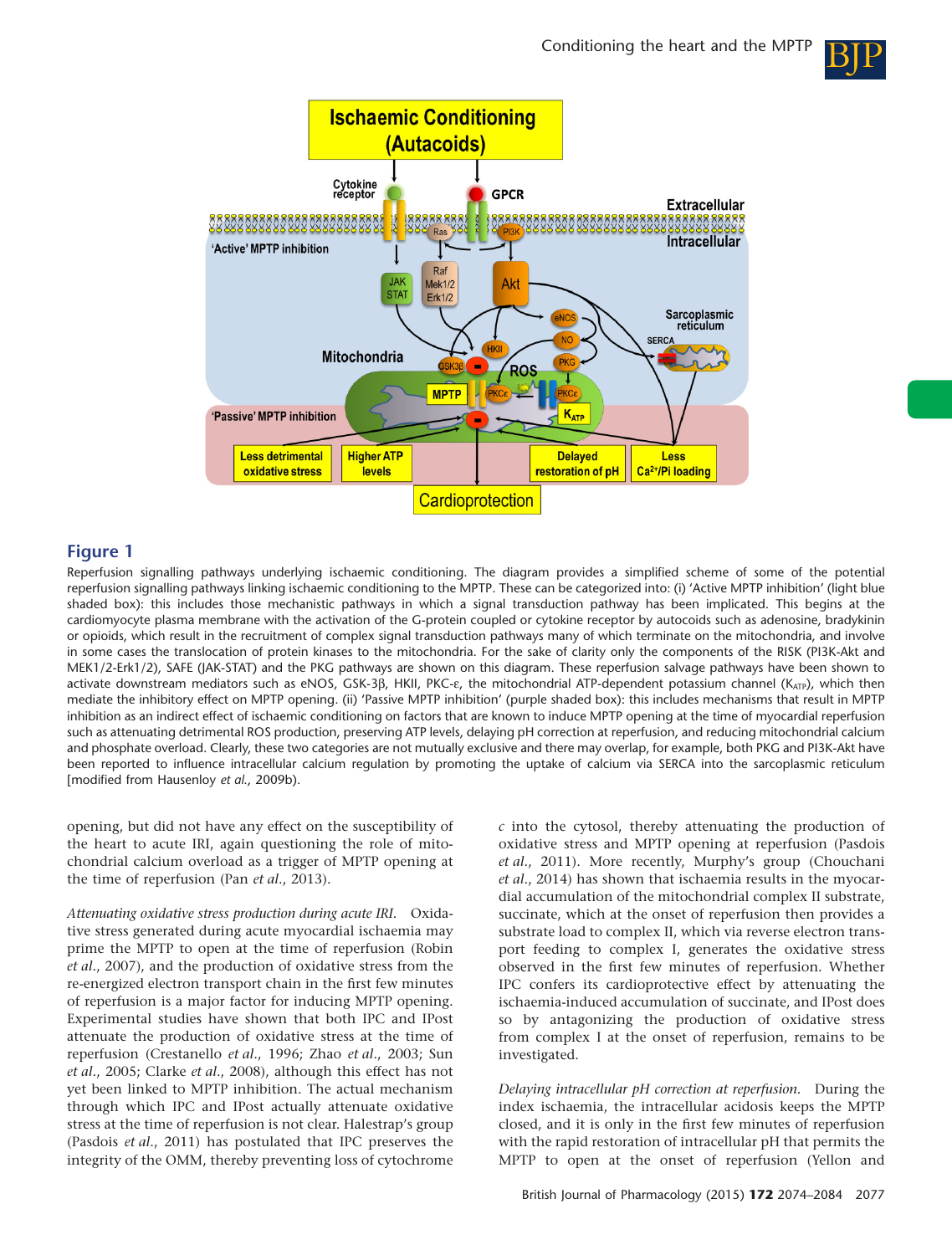

Hausenloy, 2007). It has been proposed that both IPC and IPost may delay or modify the changes in intracellular pH at the onset of reperfusion such that there is a delay in the restoration of physiological pH thereby keeping the MPTP closed for the first few minutes of reperfusion (Cohen *et al*., 2007). Early studies had reported that IPC may attenuate the intracellular acidosis generated during ischaemia by either reducing myocardial glycogen depletion during index ischaemia (Asimakis *et al*., 1992; Wolfe *et al*., 1993) or by inhibiting the sodium ion–hydrogen ion exchanger at reperfusion (Xiao and Allen, 1999; 2000). Hori *et al*. (1991) first demonstrated, in 1991, that intermittent reperfusion induced transient acidosis and ameliorated myocardial stunning. Subsequent studies have confirmed that IPost delays the restoration of physiological pH at reperfusion, which prevents MPTP opening thereby allowing the activation of pro-survival kinases such as Akt and ERK1/2 (the pH hypothesis) (Cohen *et al*., 2007; Fujita *et al*., 2007).

#### *Active pathways of MPTP inhibition in ischaemic conditioning*

*MitoK<sub>ATP</sub> channel and the MPTP.* MitoK<sub>ATP</sub>, a mediator of IPC, has been reported to exert cardioprotection by reducing cytosolic and mitochondrial calcium overload (Garlid *et al*., 1997; Liu *et al*., 1998; Garlid, 2000; Murata *et al*., 2001). More recently, Garlid has proposed a more direct mechanistic pathway to link MitoKATP channel opening with MPTP inhibition through PKG, mitochondrial PKC-ε, the MitoKATP channel, matrix alkalinization, superoxide and hydrogen peroxide production from complex I (Costa *et al*., 2005; 2006; Jaburek *et al*., 2006; Costa and Garlid, 2008). Several issues remain unclear with this particular mechanistic pathway: whether mitochondria actually contain PKC-ε and whether there are two pools of this protein are not clear; how cytosolic PKG is able to activate mitochondrial PKC-ε is not known; how PKC-ε inhibits MPTP opening is not clear; and finally whether this mechanistic pathway is actually operational in the first few minutes of reperfusion has not been demonstrated.

*Reperfusion injury salvage kinase (RISK) and survival activation factor enhancement (SAFE) pathways and the MPTP.* It is wellestablished that the acute activation of cardioprotective kinase pathways (such as the RISK and SAFE pathways) at the onset of myocardial reperfusion, can limit MI size (Hausenloy and Yellon, 2004; 2007; Lecour, 2009; Hausenloy *et al*., 2011). Crucially, ischaemic conditioning has been reported to recruit these salvage kinase pathways at the onset of reperfusion and there is evidence linking these pathways to MPTP inhibition (Hausenloy *et al*., 2005; Breivik *et al*., 2011).

RISK pathway and the MPTP. All three forms of ischaemic conditioning (IPC, IPost and RIC) have been linked to the activation of the RISK pathway and in the cases of IPC and IPost the activation of this salvage kinase cascade has been shown to inhibit MPTP opening (Hausenloy *et al*., 2005; Bopassa *et al*., 2006; Davidson *et al*., 2006; Breivik *et al*., 2011). Experimental data have suggested that the salvage kinases of the RISK pathway such as Akt (Bijur and Jope, 2003), ERK1/2 (Baines *et al*., 2002) and PKG (Costa *et al*., 2005) may translocate to mitochondria, and in some cases, the mitochondrial translocation has been linked to MPTP inhibition, although the actual mechanisms are not known. The link between these cardioprotective kinases translocating to mitochondria and MPTP inhibition has been questioned, with the proposal that IPC inhibits MPTP opening by attenuating oxidative stress (Clarke *et al*., 2008). The mechanism through which RISK pathway mediates its inhibitory effect on MPTP opening is unclear although it may do so through the activation of downstream mediators such as PKG, glycogen synthase kinase (GSK)-3β or hexokinase II (HKII).

*PKG and the MPTP.* The activation of the Akt component of the RISK pathway is known to recruit the eNOS-NO-sGCcGMP-PKG pathway and through this cascade (Garlid *et al*., 2004; Garcia-Dorado *et al*., 2009) the RISK pathway may inhibit MPTP opening. This pathway appears to be mediated through the translocation of PKG to the OMM where it inhibits MPTP opening (see MitoKATP channel and the MPTP).

*GSK-3β and the MPTP.* An important downstream target of the Akt and Erk1/2 components of the RISK pathway is GSK-3β, a protein kinase, which regulates a variety of cellular processes including apoptosis, growth and metabolism (Cohen and Frame, 2001). The phosphorylation and inactivation of GSK-3β has been linked to cardioprotection by IPC and IPost (Tong *et al*., 2002; Gomez *et al*., 2008), although not all studies have been in agreement (Nishino *et al*., 2008). Sollott's group (Juhaszova *et al*., 2004) provided comprehensive *in vitro* evidence suggesting that the phosphorylation and inactivation of mitochondrial GSK-3β with MPTP inhibition was the underlying mechanism for a diverse array of cardioprotective strategies. However, the mechanism through which mitochondrial GSK-3β inhibition actually mediates MPTP inhibition is unclear. Nishihara *et al*. (2007) have reported that GSK-3β associated with ANT in IPC-treated hearts, but the ANT is no longer considered to be an essential component of the MPTP (Kokoszka *et al*., 2004). A more recent study has suggested that GSK-3β inhibition, allows the dephosphorylation of the OMM protein, VDAC, which prevents the entry of adenine nucleotides into mitochondria, which would be expected to facilitate mitochondrial depolarization and reduce mitochondrial calcium accumulation and reactive oxygen species (ROS) production during myocardial ischaemia thereby preventing MPTP opening at the time of reperfusion (Das *et al*., 2008). Whether this mechanism actually operates in the setting of IPC and IPost remains to be investigated.

*HKII and the MPTP.* Another downstream mediator of the Akt component of the RISK pathway is the glycolytic enzyme HKII, the mitochondrial translocation of which has been implicated in IPC cardioprotection (Smeele *et al*., 2011), as reviewed in Zuurbier *et al*. (2009). A variety of different mechanisms have been proposed to explain the cardioprotective effect of mitochondrial HK II including the maintenance of OMM integrity during acute IRI (stabilizing the mitochondrial membrane potential and preventing the release of cytochrome *c*), attenuating ROS production, improving glucose-induced insulin release, preventing acidosis through enhanced coupling of glycolysis and glucose oxidation, and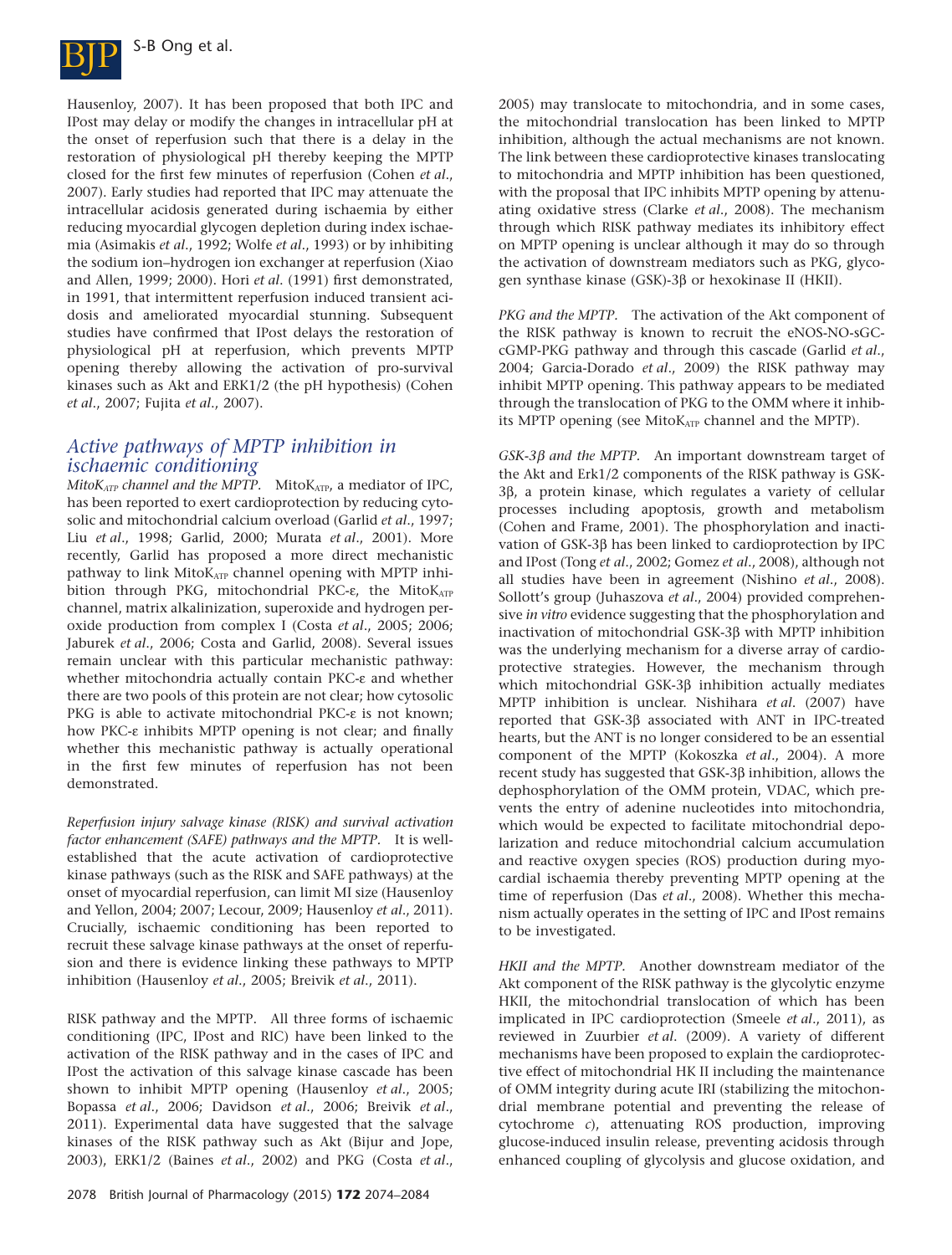

inhibition of fatty acid oxidation (see Nederlof *et al*., 2014). Again the interplay between HK II and MPTP inhibition in the context of IPC or IPost remains unclear.

SAFE pathway and the MPTP. Recruitment of the SAFE pathway at the time of reperfusion, which includes TNF- $\alpha$ and STAT-3, has been associated with both IPC and IPost cardioprotection (Lacerda *et al*., 2009; Lecour, 2009). The activation of the SAFE pathway at the onset of reperfusion has also been linked to MPTP inhibition (Smith *et al*., 2006; Boengler *et al*., 2010), although the mechanism for this effect is not clear. Recent experimental data have suggested that STAT3 may actually reside in the mitochondria (Wegrzyn *et al*., 2009), but the mechanism through which it inhibits MPTP opening is not known. Again, whether this pathway operates at reperfusion in the setting of IPC or IPost has not been investigated.

*Mitochondrial morphology and the MPTP.* Mitochondria are dynamic structures capable of changing their morphology by undergoing either fusion to generate an elongated phenotype [regulated by the mitochondrial-fusion proteins (mitofusins and optic atrophy 1, OPA1) ] or fission to form fragmented mitochondria [regulated by the mitochondrial-fission proteins (dynamin-related protein 1, Drp1; human fission protein 1) ] (Ong and Hausenloy, 2010; Hall and Hausenloy, 2012; Ong *et al*., 2013; Hall *et al*., 2014). Recent experimental data suggest that mitochondria undergo fission and MPTP opening in response to acute IRI, and genetic or pharmacological inhibition of mitochondrial fission inhibits MPTP opening and attenuate cell death (Ong *et al*., 2010). This initial data suggested a link between mitochondrial morphology and MPTP opening susceptibility, with inhibiting mitochondrial fission induced by acute IRI preventing MPTP opening at reperfusion.

Interestingly, some of the cardioprotective kinases, which have been linked to MPTP inhibition in the setting of ischaemic conditioning such as PKA (Sanada *et al*., 2004) and Akt, have been reported to modulate mitochondrial morphology through the phosphorylation of Drp1 (Chang and Blackstone, 2007; Cribbs and Strack, 2007) and OPA1 (Parra *et al*., 2014) respectively. A recent experimental study has shown that pharmacological preconditioning with nitrites inhibits mitochondrial fission through PKA-induced phosphorylation and inhibition of Drp1 (Kamga *et al*., 2014). Furthermore, Akt has also been recently shown to modulate mitochondrial morphology, but whether it does so in the context of ischaemic conditioning is not known (Ong *et al*., 2014; Parra *et al*., 2014). Finally, whether ischaemic conditioning protects the heart against acute IRI by inhibiting mitochondrial fission and MPTP inhibition has not been investigated.

*Aldehyde dehydrogenase-2 and the MPTP.* Mitochondrial aldehyde dehydrogenase 2 (ALDH2) has also been identified as a key enzyme involved in cytoprotection in the heart (Chen *et al*., 2008; Budas *et al*., 2009; 2010; Gong *et al*., 2013). ALDH2 is one of the 19 members of the ALDH gene family, which mediates the oxidation and detoxification of reactive aldehydes in different organs and cell types (Vasiliou and Nebert, 2005). ALDH2 is encoded in the nucleus and

imported into the mitochondrial matrix, because of a 17-amino acid N-terminal mitochondrial localization sequence (Vasiliou and Nebert, 2005). PKC-ε has been shown to phosphorylate ALDH2 *in vitro*, resulting in an increase in ALDH2 catalytic activity (Chen *et al*., 2008). At least two phosphorylation sites have been identified by MS, including Thr<sup>185</sup> and Thr<sup>412</sup> and possibly, Ser<sup>279</sup> (Chen *et al.*, 2008). Pretreatment with the ALDH2 agonist, N-(1,3-benzodioxol-5 ylmethyl)-2,6-dichlorobenzamide (Alda-1) in an *in vivo* rat model of acute MI reduced cardiac damage (Chen *et al*., 2008). Ethanol preconditioning has also been demonstrated to promote activation and translocation of PKC-ε into cardiac mitochondria where it interacts with ALDH2 (Budas *et al*., 2010). ALDH2 mediates detoxification of reactive aldehydes and bioactivation of nitroglycerin (see Budas *et al*., 2009). Upregulation of mitochondrial ALDH2 activity can also inhibit MPTP opening and thus induce cardioprotective outcomes (Li *et al*., 2010), although the exact mechanism remains unclear.

## **Translatability of MPTP inhibition as a therapeutic approach**

The majority of experimental studies have reported MPTP inhibition using CsA to be an effective cardioprotective strategy. However, there have been some neutral studies using *in vivo* MI models in rats (De *et al*., 2013) and pigs (Karlsson *et al*., 2010). The reason for these discrepant results is not clear (Hausenloy *et al*., 2012), although there are several potential factors including: (i) the presence of other types of cell death, such as apoptosis and programmed cell necrosis (or necroptosis) in the myocardium after acute IRI (Luedde *et al*., 2014) – in addition whether these other forms of cell death are attenuated by ischaemic conditioning needs to be determined; (ii) MPTP opening is not the only contributor to necrotic cell death following acute IRI (Garcia-Dorado *et al*., 1997; Ruiz-Meana *et al*., 2009); and (iii) MPTP opening may not be a target for cardioprotection following relatively short episodes of myocardial ischaemia (Ruiz-Meana *et al*., 2011).

#### *MPTP as a therapeutic target in co-morbid conditions*

Given the potential confounding effects of factors such as age, diabetes, left ventricular (LV) hypertension, on cardioprotection (Ferdinandy *et al*., 2007; 2014), it is important to determine whether MPTP inhibition using CsA is effective in these settings. In this regard, Huhn *et al*. (2010) have reported that the pre-diabetic Zucker obese rat was resistant to the MI-limiting effects of CsA administered at the onset of reperfusion. In contrast, CsA-cardioprotection was preserved in the aged murine heart subjected to acute IRI (Peart *et al*., 2014), suggesting that the modulation of CsAcardioprotection may depend on the particular confounding factor.

### *MPTP inhibition as a therapeutic strategy in the clinical setting*

*Acute myocardial infarction.* The first study to investigate the MPTP as a therapeutic target in the clinical setting of acute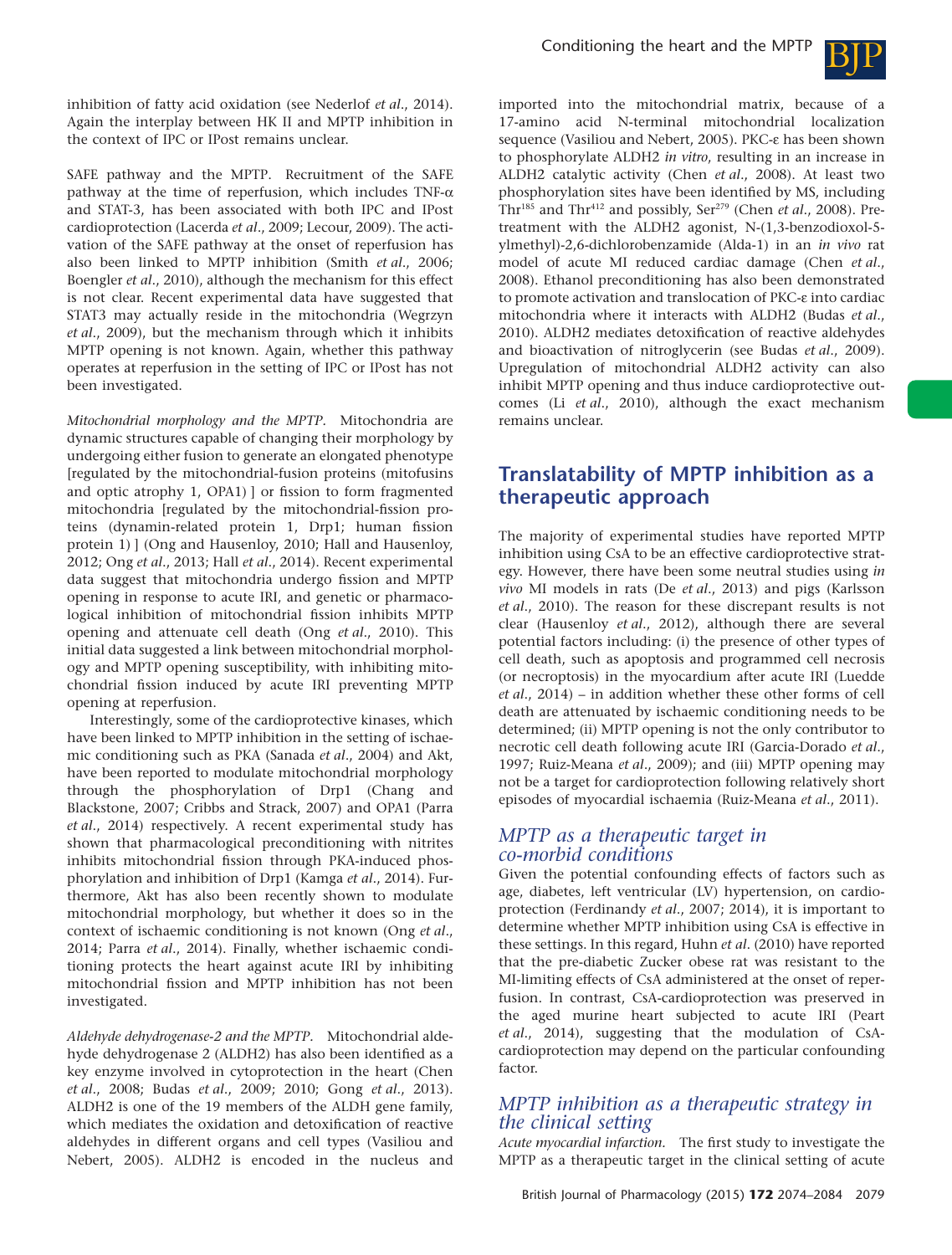

MI, was by Piot *et al*. (Piot *et al*., 2008), who randomized 58 patients presenting with an acute ST segment elevation myocardial infarction (STEMI) to receive either a single intravenous bolus of either CsA (2.5 mg/kg) or placebo 10 min prior to primary percutaneous coronary intervention (PPCI). In those patients who received CsA therapy, MI size was reduced by 40% when compared to placebo control. In a follow-up study, it was demonstrated that MI size was reduced and there was less adverse LV remodelling on cardiac MRI scans performed at 5 days and 6 months (Mewton *et al*., 2010). However, in STEMI patients treated by thrombolytic therapy, CsA did not reduce MI size (Ghaffari *et al*., 2013). The reason for this discrepant finding is not clear, although thrombolytic therapy by inducing gradual reperfusion may reduce the magnitude of myocardial reperfusion injury.

The ongoing CYCLosporinE A in Reperfused Acute Myocardial Infarction (CYCLE) [\(http://www.ClinicalTrials.gov](http://www.ClinicalTrials.gov) NCT01650662) and Cyclosporine and Prognosis in Acute Myocardial Infarction Patients (CIRCUS) [\(http://www](http://www.ClinicalTrials.gov) [.ClinicalTrials.gov](http://www.ClinicalTrials.gov) NCT01502774) multi-centre randomized clinical trials are currently investigating CsA therapy in PPCItreated STEMI patients.

*Cardiac bypass surgery.* Coronary revascularization by coronary artery bypass graft (CABG) surgery, subjects the heart to acute global IRI as the heart is put onto and taken off cardiopulmonary bypass. The extent of perioperative myocardial injury (PMI) can be quantified by measuring the release into blood of cardiac enzymes, such as creatine kinase and Troponin T or I, the release of which has been linked to worse clinical outcomes. We have recently found that administering a single dose of CsA prior to CABG surgery reduced the extent of PMI in CABG surgery patients (Hausenloy *et al*., 2014). Another study has shown beneficial effects of CsA in patients undergoing aortic valve surgery (Chiari *et al*., 2014).

## **Need for more specific MPTP inhibitors**

Although the discovery that MPTP opening could be inhibited by targeting CypD using CsA has allowed us to investigate the role of the MPTP as a mediator of acute IRI, CsA is not without its problems (see Hausenloy *et al*., 2012). The main concern is the specificity of CsA for the MPTP, given that it inhibits other cyclophilins and also suppresses activity of the phosphatase, calcineurin. In this regard, experimental animal studies have reported cardioprotective effects with CsA through mechanisms independent of MPTP inhibition and instead mediated by calcineurin inhibition (Weinbrenner *et al*., 1998; Cereghetti *et al*., 2008), cell volume regulation or cyclophilin A inhibition. As such, more novel and specific MPTP inhibitors need to be discovered if MPTP inhibition is going to be widely used as a therapeutic approach for cardioprotection. Knowing the identity, i.e., the components, of the MPTP should facilitate this process.

## **Summary and conclusions**

The opening of the MPTP at the onset of myocardial reperfusion is a critical determinant of myocardial reperfusion injury. Although the mechanism(s) underlying cardioprotection by ischaemic conditioning remains unclear, evidence suggests that it prevents MPTP opening at the reperfusion by modulating factors known to MPTP opening at this time, such as cellular energetic status, mitochondrial Ca<sup>2+</sup> overloading, ROS production, and rapid pH correction either directly or indirectly via known cardioprotective signalling pathways. The identification of the molecular pore of the MPTP should provide further insight into unravelling the signalling pathway involved in inhibition of the MPTP and further enhance the translatability of MPTP inhibition to the clinical setting.

## **Acknowledgements**

S.-B. Ong was funded by a Dorothy Hodgkin Postgraduate Award (Biotechnology and Biological Sciences Research Council). We thank the British Heart Foundation for their continued support. This work was undertaken at University College London Hospital/University College London, which received a portion of funding from the Department of Health's National Institute of Health Research Biomedical Research Centres funding scheme. This work was also done according to the program of competitive growth of the Kazan Federal University and the Russian Government.

## **Conflict of interest**

None.

#### **References**

Alavian KN, Beutner G, Lazrove E, Sacchetti S, Park HA, Licznerski P *et al*. (2014). An uncoupling channel within the c-subunit ring of the F1FO ATP synthase is the mitochondrial permeability transition pore. Proc Natl Acad Sci U S A 111: 10580-10585.

Alexander SPH, Benson HE, Faccenda E, Pawson AJ, Sharman JL, Spedding M *et al*. (2013a). The Concise Guide to PHARMACOLOGY 2013/14: Enzymes. Br J Pharmacol 170: 1797–1867.

Alexander SPH, Benson HE, Faccenda E, Pawson AJ, Sharman JL, Catterall WA *et al*. (2013b). The Concise Guide to PHARMACOLOGY 2013/14: Ion Channels. Br J Pharmacol 170: 1607–1651.

Alexander SPH, Benson HE, Faccenda E, Pawson AJ, Sharman JL, Spedding M *et al*. (2013c). The Concise Guide to PHARMACOLOGY 2013/14: Transporters. Br J Pharmacol 170: 1706–1796.

Ardehali H, O'Rourke B (2005). Mitochondrial K(ATP) channels in cell survival and death. J Mol Cell Cardiol 39: 7–16.

Argaud L, Gateau-Roesch O, Chalabreysse L, Gomez L, Loufouat J, Thivolet-Bejui F *et al*. (2004). Preconditioning delays Ca2+-induced mitochondrial permeability transition. Cardiovasc Res 61: 115–122.

Argaud L, Gateau-Roesch O, Raisky O, Loufouat J, Robert D, Ovize M (2005). Postconditioning inhibits mitochondrial permeability transition. Circulation 111: 194–197.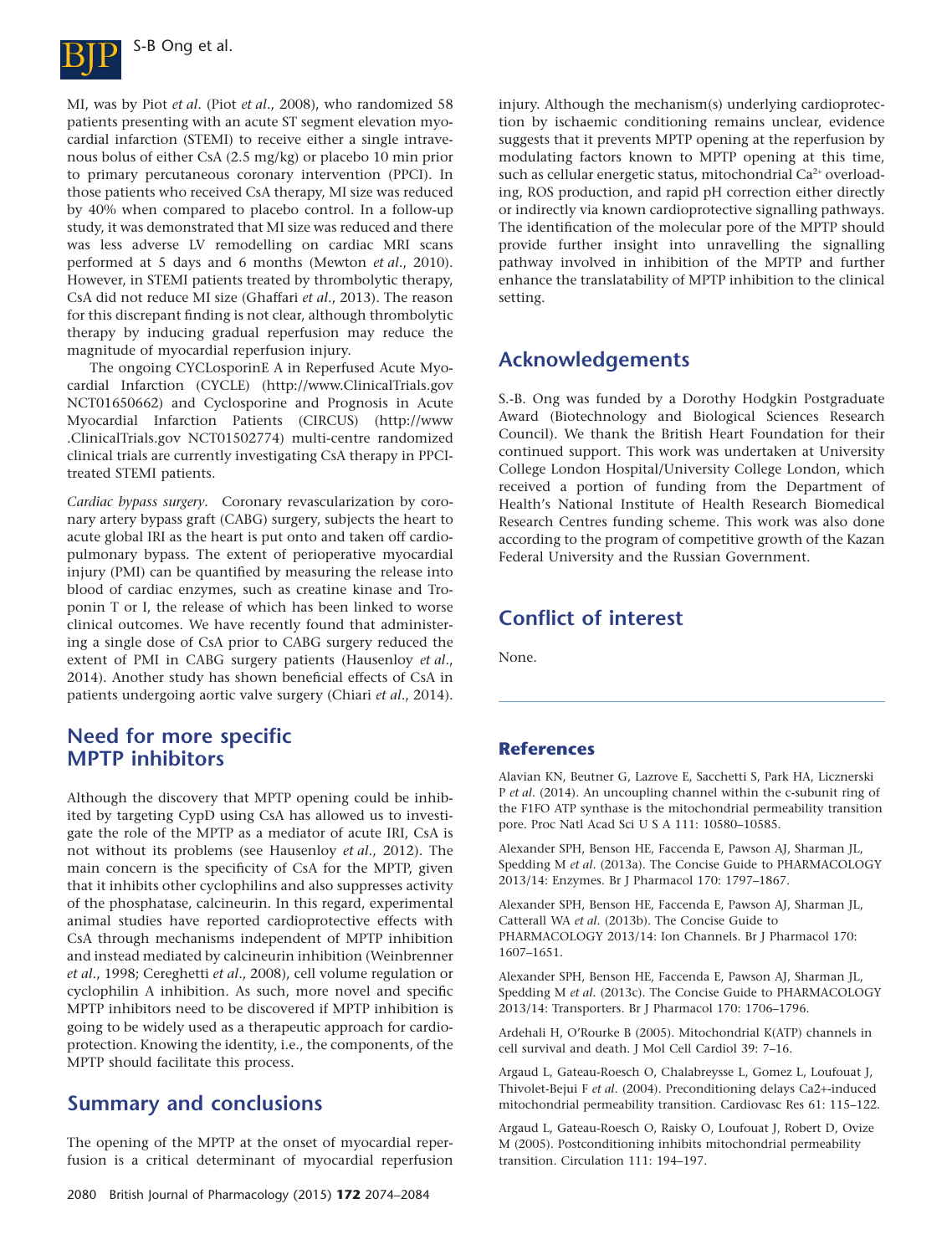

Asimakis GK, Inners-McBride K, Medellin G, Conti VR (1992). Ischemic preconditioning attenuates acidosis and postischemic dysfunction in isolated rat heart. Am J Physiol 263: H887–H894.

Baines CP, Zhang J, Wang GW, Zheng YT, Xiu JX, Cardwell EM *et al*. (2002). Mitochondrial PKCepsilon and MAPK form signaling modules in the murine heart: enhanced mitochondrial PKCepsilon-MAPK interactions and differential MAPK activation in PKCepsilon-induced cardioprotection. Circ Res 90: 390–397.

Baines CP, Kaiser RA, Purcell NH, Blair NS, Osinska H, Hambleton MA *et al*. (2005). Loss of cyclophilin D reveals a critical role for mitochondrial permeability transition in cell death. Nature 434: 658–662.

Baines CP, Kaiser RA, Sheiko T, Craigen WJ, Molkentin JD (2007). Voltage-dependent anion channels are dispensable for mitochondrial-dependent cell death. Nat Cell Biol 9: 550–555.

Basso E, Fante L, Fowlkes J, Petronilli V, Forte MA, Bernardi P (2005). Properties of the permeability transition pore in mitochondria devoid of cyclophilin D. J Biol Chem 280: 18558–18561.

Bijur GN, Jope RS (2003). Rapid accumulation of Akt in mitochondria following phosphatidylinositol 3-kinase activation. J Neurochem 87: 1427–1435.

Boengler K, Hilfiker-Kleiner D, Heusch G, Schulz R (2010). Inhibition of permeability transition pore opening by mitochondrial STAT3 and its role in myocardial ischemia/reperfusion. Basic Res Cardiol 105: 771–785.

Bonora M, Bononi A, De ME, Giorgi C, Lebiedzinska M, Marchi S *et al*. (2013). Role of the c subunit of the FO ATP synthase in mitochondrial permeability transition. Cell Cycle 12: 674–683.

Bopassa JC, Ferrera R, Gateau-Roesch O, Couture-Lepetit E, Ovize M (2006). PI 3-kinase regulates the mitochondrial transition pore in controlled reperfusion and postconditioning. Cardiovasc Res 69: 178–185.

Breivik L, Helgeland E, Aarnes EK, Mrdalj J, Jonassen AK (2011). Remote postconditioning by humoral factors in effluent from ischemic preconditioned rat hearts is mediated via PI3K/Akt-dependent cell-survival signaling at reperfusion. Basic Res Cardiol 106: 135–145.

Budas GR, Disatnik MH, Mochly-Rosen D (2009). Aldehyde dehydrogenase 2 in cardiac protection: a new therapeutic target? Trends Cardiovasc Med 19: 158–164.

Budas GR, Disatnik MH, Chen CH, Mochly-Rosen D (2010). Activation of aldehyde dehydrogenase 2 (ALDH2) confers cardioprotection in protein kinase C epsilon (PKCvarepsilon) knockout mice. J Mol Cell Cardiol 48: 757–764.

Cereghetti GM, Stangherlin A, Martins DB, Chang CR, Blackstone C, Bernardi P *et al*. (2008). Dephosphorylation by calcineurin regulates translocation of Drp1 to mitochondria. Proc Natl Acad Sci U S A 105: 15803–15808.

Chang CR, Blackstone C (2007). Cyclic AMP-dependent protein kinase phosphorylation of Drp1 regulates its GTPase activity and mitochondrial morphology. J Biol Chem 282: 21583–21587.

Chen CH, Budas GR, Churchill EN, Disatnik MH, Hurley TD, Mochly-Rosen D (2008). Activation of aldehyde dehydrogenase-2 reduces ischemic damage to the heart. Science 321: 1493–1495.

Chiari P, Angoulvant D, Mewton N, Desebbe O, Obadia JF, Robin J *et al*. (2014). Cyclosporine protects the heart during aortic valve surgery. Anesthesiology 121: 232–238.

Chouchani ET, Pell VR, Gaude E, Aksentijevi D, Sundier S, Robb EL *et al*. (2014). Ischaemic accumulation of succinate controls reperfusion injury through mitochondrial ROS. Nature 515: 431–435.

Clarke SJ, Khaliulin I, Das M, Parker JE, Heesom KJ, Halestrap AP (2008). Inhibition of mitochondrial permeability transition pore opening by ischemic preconditioning is probably mediated by reduction of oxidative stress rather than mitochondrial protein phosphorylation. Circ Res 102: 1082–1090.

Cohen MV, Yang XM, Downey JM (2007). The pH hypothesis of postconditioning: staccato reperfusion reintroduces oxygen and perpetuates myocardial acidosis. Circulation 115: 1895–1903.

Cohen P, Frame S (2001). The renaissance of GSK3. Nat Rev Mol Cell Biol 2: 769–776.

Costa AD, Garlid KD (2008). Intramitochondrial signaling: interactions among mitoKATP, PKCepsilon, ROS, and MPT. Am J Physiol Heart Circ Physiol 295: H874–H882.

Costa AD, Garlid KD, West IC, Lincoln TM, Downey JM, Cohen MV *et al*. (2005). Protein kinase G transmits the cardioprotective signal from cytosol to mitochondria. Circ Res 97: 329–336.

Costa AD, Jakob R, Costa CL, Andrukhiv K, West IC, Garlid KD (2006). The mechanism by which the mitochondrial ATP-sensitive K+ channel opening and H2O2 inhibit the mitochondrial permeability transition. J Biol Chem 281: 20801–20808.

Crestanello JA, Lingle DM, Kamelgard J, Millili J, Whitman GJ (1996). Ischemic preconditioning decreases oxidative stress during reperfusion: a chemiluminescence study. J Surg Res 65: 53–58.

Cribbs JT, Strack S (2007). Reversible phosphorylation of Drp1 by cyclic AMP-dependent protein kinase and calcineurin regulates mitochondrial fission and cell death. EMBO Rep 8: 939–944.

Crompton M, Costi A, Hayat L (1987). Evidence for the presence of a reversible Ca2+-dependent pore activated by oxidative stress in heart mitochondria. Biochem J 245: 915–918.

Crompton M, Ellinger H, Costi A (1988). Inhibition by cyclosporin A of a Ca2+-dependent pore in heart mitochondria activated by inorganic phosphate and oxidative stress. Biochem J 255: 357–360.

Das S, Wong R, Rajapakse N, Murphy E, Steenbergen C (2008). Glycogen synthase kinase 3 inhibition slows mitochondrial adenine nucleotide transport and regulates voltage-dependent anion channel phosphorylation. Circ Res 103: 983–991.

Davidson SM, Hausenloy D, Duchen MR, Yellon DM (2006). Signalling via the reperfusion injury signalling kinase (RISK) pathway links closure of the mitochondrial permeability transition pore to cardioprotection. Int J Biochem Cell Biol 38: 414–419.

De PD, Chiari P, Teixeira G, Couture-Lepetit E, Abrial M, Argaud L *et al*. (2013). Cyclosporine A at reperfusion fails to reduce infarct size in the *in vivo* rat heart. Basic Res Cardiol 108: 379.

Fang J, Wu L, Chen L (2008). Postconditioning attenuates cardiocyte ultrastructure injury and apoptosis by blocking mitochondrial permeability transition in rats. Acta Cardiol 63: 377–387.

Ferdinandy P, Schulz R, Baxter GF (2007). Interaction of cardiovascular risk factors with myocardial ischemia/reperfusion injury, preconditioning, and postconditioning. Pharmacol Rev 59: 418–458.

Ferdinandy P, Hausenloy DJ, Heusch G, Baxter GF, Schulz R (2014). Interaction of cardiovascular risk factors, comorbidities and comedications with ischemia/reperfusion injury and cardioprotection by preconditioning, postconditioning, and remote conditioning: an update. Pharmacol Rev 66: 1142–1174.

Fryer RM, Eells JT, Hsu AK, Henry MM, Gross GJ (2000). Ischemic preconditioning in rats: role of mitochondrial K(ATP) channel in preservation of mitochondrial function. Am J Physiol Heart Circ Physiol 278: H305–H312.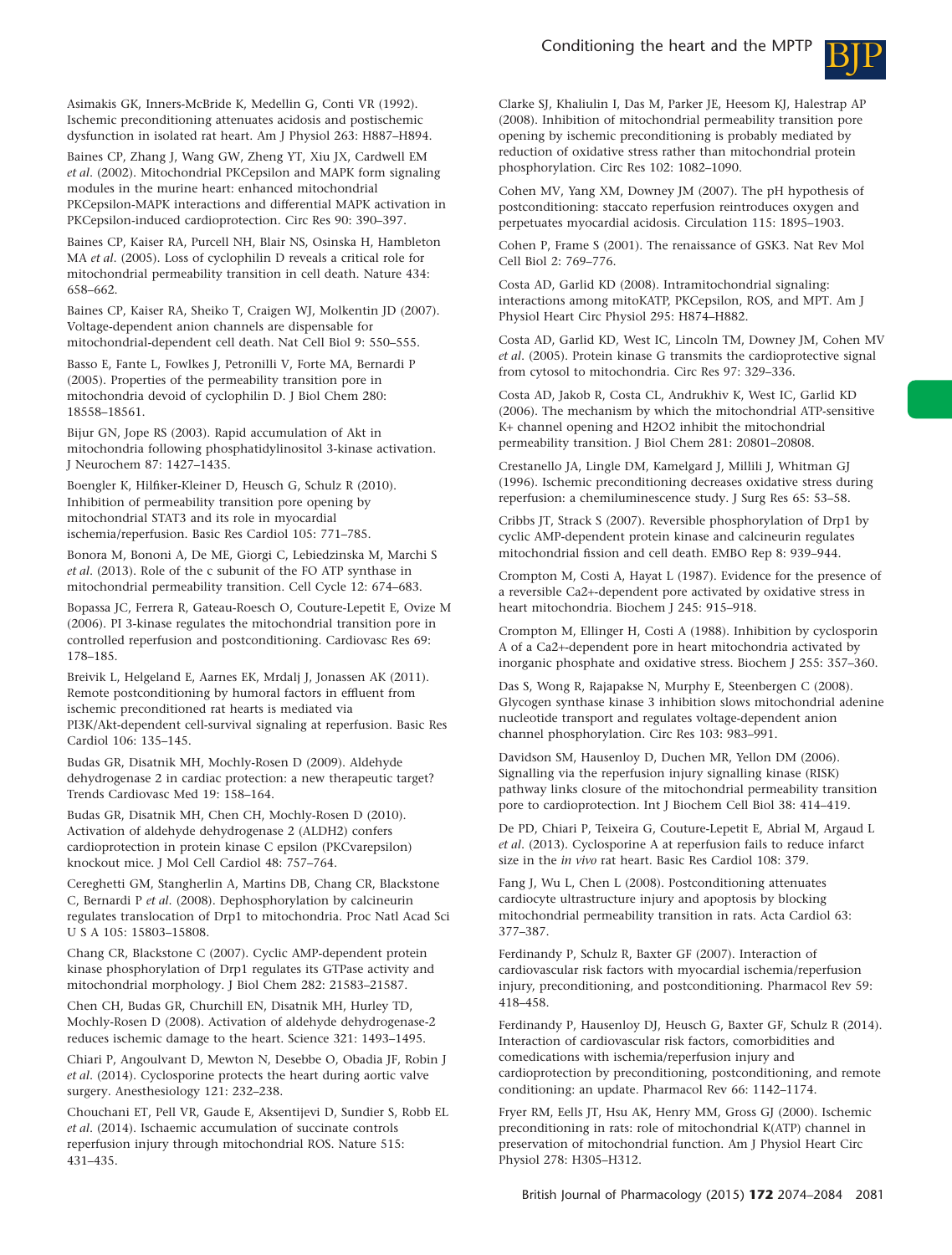

Fujita M, Asanuma H, Hirata A, Wakeno M, Takahama H, Sasaki H *et al*. (2007). Prolonged transient acidosis during early reperfusion contributes to the cardioprotective effects of postconditioning. Am J Physiol Heart Circ Physiol 292: H2004–H2008.

Garcia-Dorado D, Inserte J, Ruiz-Meana M, Gonzalez MA, Solares J, Julia M *et al*. (1997). Gap junction uncoupler heptanol prevents cell-to-cell progression of hypercontracture and limits necrosis during myocardial reperfusion. Circulation 96: 3579–3586.

Garcia-Dorado D, Agullo L, Sartorio CL, Ruiz-Meana M (2009). Myocardial protection against reperfusion injury: the cGMP pathway. Thromb Haemost 101: 635–642.

Garlid KD (2000). Opening mitochondrial K(ATP) in the heart – what happens, and what does not happen. Basic Res Cardiol 95: 275–279.

Garlid KD, Paucek P, Yarov-Yarovoy V, Murray HN, Darbenzio RB, D'Alonzo AJ *et al*. (1997). Cardioprotective effect of diazoxide and its interaction with mitochondrial ATP-sensitive K+ channels. Possible mechanism of cardioprotection. Circ Res 81: 1072–1082.

Garlid KD, Costa AD, Cohen MV, Downey JM, Critz SD (2004). Cyclic GMP and PKG activate mito K(ATP) channels in isolated mitochondria. Cardiovasc J S Afr 15: S5.

Ghaffari S, Kazemi B, Toluey M, Sepehrvand N (2013). The effect of prethrombolytic cyclosporine-A injection on clinical outcome of acute anterior ST-elevation myocardial infarction. Cardiovasc Ther 31: e34–e39.

Giorgio V, von Stockum S, Antoniel M, Fabbro A, Fogolari F, Forte M *et al*. (2013). Dimers of mitochondrial ATP synthase form the permeability transition pore. Proc Natl Acad Sci U S A 110: 5887–5892.

Gomez L, Paillard M, Thibault H, Derumeaux G, Ovize M (2008). Inhibition of GSK3beta by postconditioning is required to prevent opening of the mitochondrial permeability transition pore during reperfusion. Circulation 117: 2761–2768.

Gong D, Zhang H, Hu S (2013). Mitochondrial aldehyde dehydrogenase 2 activation and cardioprotection. J Mol Cell Cardiol 55: 58–63.

Griffiths EJ, Halestrap AP (1995). Mitochondrial non-specific pores remain closed during cardiac ischaemia, but open upon reperfusion. Biochem J 307 (Pt 1): 93–98.

Halestrap AP, Richardson AP (2014). The mitochondrial permeability transition: a current perspective on its identity and role in ischaemia/reperfusion injury. J Mol Cell Cardiol pii: S0022-2828(14)00265-X.

Hall AR, Hausenloy DJ (2012). The shape of things to come: mitochondrial fusion and fission in the adult heart. Cardiovasc Res 94: 391–392.

Hall AR, Burke N, Dongworth RK, Hausenloy DJ (2014). Mitochondrial fusion and fission proteins: novel therapeutic targets for combating cardiovascular disease. Br J Pharmacol 171: 1890–1906.

Hanley PJ, Daut J (2005). K(ATP) channels and preconditioning: a re-examination of the role of mitochondrial K(ATP) channels and an overview of alternative mechanisms. J Mol Cell Cardiol 39: 17–50.

Hausenloy D, Kunst G, Boston-Griffiths E, Kolvekar S, Chaubey S, John L *et al*. (2014). The effect of cyclosporin-A on peri-operative myocardial injury in adult patients undergoing coronary artery bypass graft surgery: a randomised controlled clinical trial. Heart 100: 544–549.

Hausenloy DJ (2013). Cardioprotection techniques: preconditioning, postconditioning and remote conditioning (basic science). Curr Pharm Des 19: 4544–4563.

Hausenloy DJ, Yellon DM (2003). The mitochondrial permeability transition pore: its fundamental role in mediating cell death during ischaemia and reperfusion. J Mol Cell Cardiol 35: 339–341.

Hausenloy DJ, Yellon DM (2004). New directions for protecting the heart against ischaemia-reperfusion injury: targeting the reperfusion injury salvage kinase (RISK)-pathway. Cardiovasc Res 61: 448–460.

Hausenloy DJ, Yellon DM (2007). Reperfusion injury salvage kinase signalling: taking a RISK for cardioprotection. Heart Fail Rev 12: 217–234.

Hausenloy DJ, Yellon DM (2008). Remote ischaemic preconditioning: underlying mechanisms and clinical application. Cardiovasc Res 79: 377–386.

Hausenloy DJ, Maddock HL, Baxter GF, Yellon DM (2002). Inhibiting mitochondrial permeability transition pore opening: a new paradigm for myocardial preconditioning? Cardiovasc Res 55: 534–543.

Hausenloy DJ, Duchen MR, Yellon DM (2003). Inhibiting mitochondrial permeability transition pore opening at reperfusion protects against ischaemia-reperfusion injury. Cardiovasc Res 60: 617–625.

Hausenloy DJ, Yellon DM, Mani-Babu S, Duchen MR (2004). Preconditioning protects by inhibiting the mitochondrial permeability transition. Am J Physiol Heart Circ Physiol 287: H841–H849.

Hausenloy DJ, Tsang A, Yellon DM (2005). The reperfusion injury salvage kinase pathway: a common target for both ischemic preconditioning and postconditioning. Trends Cardiovasc Med 15: 69–75.

Hausenloy DJ, Ong SB, Yellon DM (2009a). The mitochondrial permeability transition pore as a target for preconditioning and postconditioning. Basic Res Cardiol 104: 189–202.

Hausenloy DJ, Ong SB, Yellon DM (2009b). The mitochondrial permeability transition pore as a target for preconditioning and postconditioning. Basic Res Cardiol 104: 189–202.

Hausenloy DJ, Lecour S, Yellon DM (2011). RISK and SAFE pro-survival signalling pathways in ischaemic postconditioning: two sides of the same coin. Antioxid Redox Signal 14: 893–907.

Hausenloy DJ, Boston-Griffiths EA, Yellon DM (2012). Cyclosporin A and cardioprotection: from investigative tool to therapeutic agent. Br J Pharmacol 165: 1235–1245.

Hausenloy DJ, Erik BH, Condorelli G, Ferdinandy P, Garcia-Dorado D, Heusch G *et al*. (2013). Translating cardioprotection for patient benefit: position paper from the Working Group of Cellular Biology of the Heart of the European Society of Cardiology. Cardiovasc Res 98: 7–27.

Haworth RA, Hunter DR (1979). The Ca2+-induced membrane transition in mitochondria. II. Nature of the Ca2+ trigger site. Arch Biochem Biophys 195: 460–467.

Hori M, Kitakaze M, Sato H, Takashima S, Iwakura K, Inoue M *et al*. (1991). Staged reperfusion attenuates myocardial stunning in dogs. Role of transient acidosis during early reperfusion. Circulation 84: 2135–2145.

Huhn R, Heinen A, Hollmann MW, Schlack W, Preckel B, Weber NC (2010). Cyclosporine A administered during reperfusion fails to restore cardioprotection in prediabetic Zucker obese rats *in vivo*. Nutr Metab Cardiovasc Dis 20: 706–712.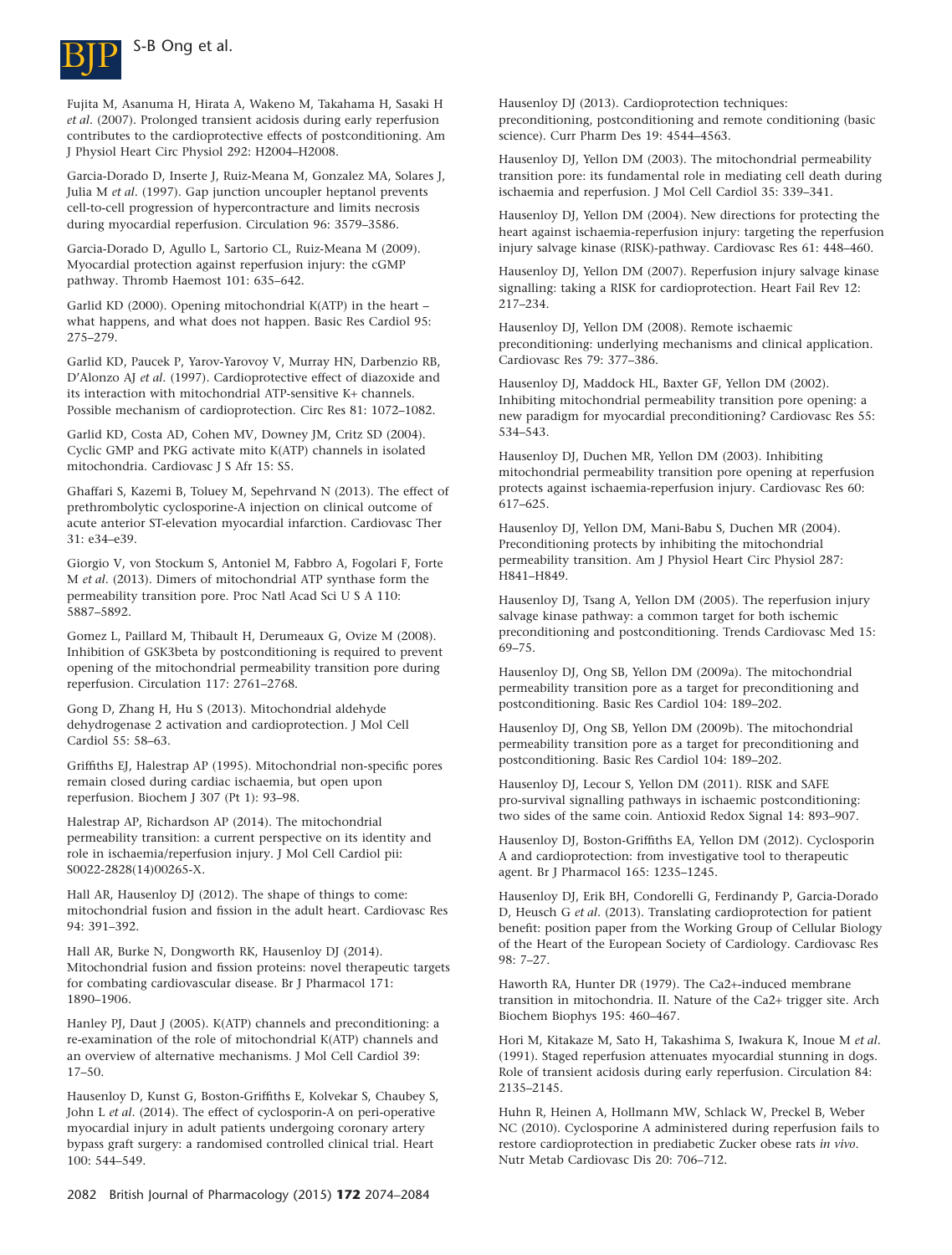

Hunter DR, Haworth RA (1979a). The Ca2+-induced membrane transition in mitochondria. I. The protective mechanisms. Arch Biochem Biophys 195: 453–459.

Hunter DR, Haworth RA (1979b). The Ca2+-induced membrane transition in mitochondria. III. Transitional Ca2+ release. Arch Biochem Biophys 195: 468–477.

Jaburek M, Costa AD, Burton JR, Costa CL, Garlid KD (2006). Mitochondrial PKC epsilon and mitochondrial ATP-sensitive K+ channel copurify and coreconstitute to form a functioning signaling module in proteoliposomes. Circ Res 99: 878–883.

Javadov SA, Clarke S, Das M, Griffiths EJ, Lim KH, Halestrap AP (2003). Ischaemic preconditioning inhibits opening of mitochondrial permeability transition pores in the reperfused rat heart. J Physiol 549: 513–524.

Juhaszova M, Zorov DB, Kim SH, Pepe S, Fu Q, Fishbein KW *et al*. (2004). Glycogen synthase kinase-3beta mediates convergence of protection signaling to inhibit the mitochondrial permeability transition pore. J Clin Invest 113: 1535–1549.

Kamga PC, Mo L, Quesnelle K, Dagda RK, Murillo D, Geary L *et al*. (2014). Nitrite activates protein kinase A in normoxia to mediate mitochondrial fusion and tolerance to ischaemia/reperfusion. Cardiovasc Res 101: 57–68.

Karlsson LO, Zhou AX, Larsson E, Astrom-Olsson K, Mansson C, Akyurek LM *et al*. (2010). Cyclosporine does not reduce myocardial infarct size in a porcine ischemia-reperfusion model. J Cardiovasc Pharmacol Ther 15: 182–189.

Kim JS, Jin Y, Lemasters JJ (2006). Reactive oxygen species, but not Ca2 + overloading, trigger pH- and mitochondrial permeability transition-dependent death of adult rat myocytes after ischemia-reperfusion. Am J Physiol Heart Circ Physiol 290: H2024–H2034.

Kobara M, Tatsumi T, Matoba S, Yamahara Y, Nakagawa C, Ohta B *et al*. (1996). Effect of ischemic preconditioning on mitochondrial oxidative phosphorylation and high energy phosphates in rat hearts. J Mol Cell Cardiol 28: 417–428.

Kokoszka JE, Waymire KG, Levy SE, Sligh JE, Cai J, Jones DP *et al*. (2004). The ADP/ATP translocator is not essential for the mitochondrial permeability transition pore. Nature 427: 461–465.

Kwong JQ, Davis J, Baines CP, Sargent MA, Karch J, Wang X *et al*. (2014a). Genetic deletion of the mitochondrial phosphate carrier desensitizes the mitochondrial permeability transition pore and causes cardiomyopathy. Cell Death Differ 21: 1209–1217.

Kwong JQ, Davis J, Baines CP, Sargent MA, Karch J, Wang X *et al*. (2014b). Genetic deletion of the mitochondrial phosphate carrier desensitizes the mitochondrial permeability transition pore and causes cardiomyopathy. Cell Death Differ 21: 1209–1217.

Lacerda L, Somers S, Opie LH, Lecour S (2009). Ischaemic postconditioning protects against reperfusion injury via the SAFE pathway. Cardiovasc Res 84: 201–208.

Laclau MN, Boudina S, Thambo JB, Tariosse L, Gouverneur G, Bonoron-Adele S *et al*. (2001). Cardioprotection by ischemic preconditioning preserves mitochondrial function and functional coupling between adenine nucleotide translocase and creatine kinase. J Mol Cell Cardiol 33: 947–956.

Lecour S (2009). Activation of the protective survivor activating factor enhancement (SAFE) pathway against reperfusion injury: does it go beyond the RISK pathway? J Mol Cell Cardiol 47: 32–40.

Li ZH, Jiang CR, Xia ML, Ye HW, Guan SD, Gao Q (2010). [Activation of mitochondrial aldehyde dehydrogenase 2 and inhibition of mitochondrial permeability transition pore involved in cardioprotection of ethanol postconditioning]. Zhejiang Da Xue Xue Bao Yi Xue Ban 39: 566–571.

Lim SY, Davidson SM, Hausenloy DJ, Yellon DM (2007). Preconditioning and postconditioning: the essential role of the mitochondrial permeability transition pore. Cardiovasc Res 75: 530–535.

Liu Y, Sato T, O'Rourke B, Marban E (1998). Mitochondrial ATP-dependent potassium channels: novel effectors of cardioprotection? Circulation 97: 2463–2469.

Luedde M, Lutz M, Carter N, Sosna J, Jacoby C, Vucur M *et al*. (2014). RIP3, a kinase promoting necroptotic cell death, mediates adverse remodelling after myocardial infarction. Cardiovasc Res 103: 206–216.

Mewton N, Croisille P, Gahide G, Rioufol G, Bonnefoy E, Sanchez I *et al*. (2010). Effect of cyclosporine on left ventricular remodeling after reperfused myocardial infarction. J Am Coll Cardiol 55: 1200–1205.

Murata M, Akao M, O'Rourke B, Marban E (2001). Mitochondrial ATP-sensitive potassium channels attenuate matrix Ca(2+) overload during simulated ischemia and reperfusion: possible mechanism of cardioprotection. Circ Res 89: 891–898.

Murry CE, Jennings RB, Reimer KA (1986). Preconditioning with ischemia: a delay of lethal cell injury in ischemic myocardium. Circulation 74: 1124–1136.

Murry CE, Richard VJ, Reimer KA, Jennings RB (1990). Ischemic preconditioning slows energy metabolism and delays ultrastructural damage during a sustained ischemic episode. Circ Res 66: 913–931.

Nederlof R, Eerbeek O, Hollmann MW, Southworth R, Zuurbier CJ (2014). Targeting hexokinase II to mitochondria to modulate energy metabolism and reduce ischaemia-reperfusion injury in heart. Br J Pharmacol 171: 2067–2079.

Nishihara M, Miura T, Miki T, Tanno M, Yano T, Naitoh K *et al*. (2007). Modulation of the mitochondrial permeability transition pore complex in GSK-3beta-mediated myocardial protection. J Mol Cell Cardiol 43: 564–570.

Nishino Y, Webb IG, Davidson SM, Ahmed AI, Clark JE, Jacquet S *et al*. (2008). Glycogen synthase kinase-3 inactivation is not required for ischemic preconditioning or postconditioning in the mouse. Circ Res 103: 307–314.

Ong SB, Hausenloy DJ (2010). Mitochondrial morphology and cardiovascular disease. Cardiovasc Res 88: 16–29.

Ong SB, Subrayan S, Lim SY, Yellon DM, Davidson SM, Hausenloy DJ (2010). Inhibiting mitochondrial fission protects the heart against ischemia/reperfusion injury. Circulation 121: 2012–2022.

Ong SB, Hall AR, Hausenloy DJ (2013). Mitochondrial dynamics in cardiovascular health and disease. Antioxid Redox Signal 19: 400–414.

Ong SB, Hall AR, Dongworth RK, Kalkhoran S, Pyakurel A, Scorrano L *et al*. (2014). Akt protects the heart against ischaemia-reperfusion injury by modulating mitochondrial morphology. Thromb Haemost 113. [Epub ahead of print].

Ovize M, Baxter GF, Di Lisa F, Ferdinandy P, Garcia-Dorado D, Hausenloy DJ *et al*. (2010). Postconditioning and protection from reperfusion injury: where do we stand? Position paper from the Working Group of Cellular Biology of the Heart of the European Society of Cardiology. Cardiovasc Res 87: 406–423.

Pan X, Liu J, Nguyen T, Liu C, Sun J, Teng Y *et al*. (2013). The physiological role of mitochondrial calcium revealed by mice lacking the mitochondrial calcium uniporter. Nat Cell Biol 15: 1464–1472.